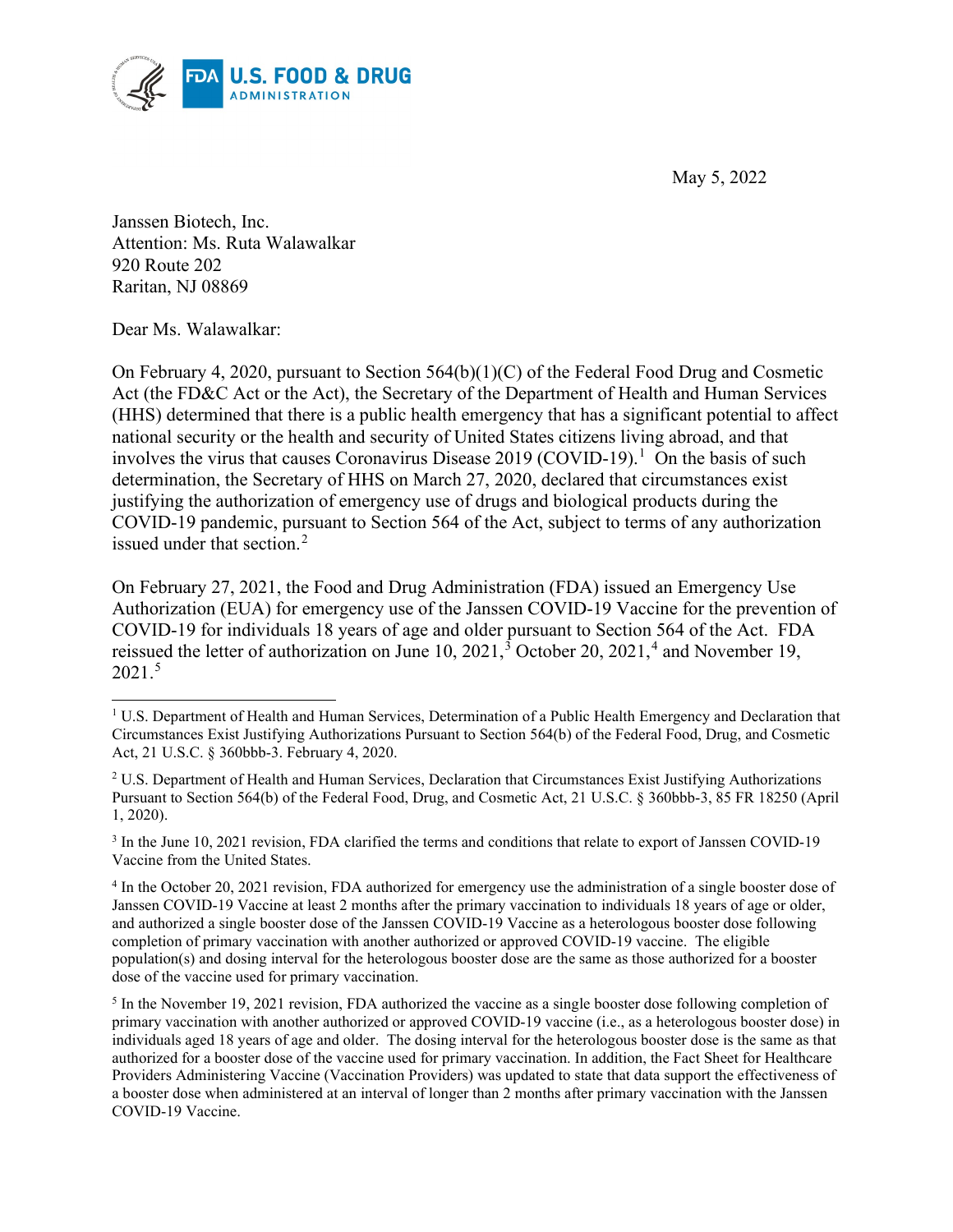On May 5, 2022, having concluded that revising this EUA is appropriate to protect the public health or safety under Section  $564(g)(2)$  of the Act, FDA is reissuing the November 19, 2021 letter of authorization in its entirety with revisions incorporated to limit the authorized use of the Janssen COVID-19 Vaccine. Specifically, we are limiting the authorized use to only include: 1) individuals 18 years of age and older for whom other FDA-authorized or approved COVID-19 vaccines are not accessible or clinically appropriate, and 2) individuals 18 years of age and older who elect to receive the Janssen COVID-19 Vaccine because they would otherwise not receive a COVID-19 vaccine. The vaccine is authorized for the prevention of COVID-19 for these individuals. In addition, the Fact Sheet for Healthcare Providers Administering Vaccine (Vaccination Providers) was updated to include: (i) the revised authorized use; (ii) at the beginning of the Fact Sheet, a warning statement summarizing information on the risk for thrombosis with thrombocytopenia syndrome (TTS), a potentially fatal adverse reaction that can be caused by the vaccine; (iii) updated reporting rate for TTS among females 30-49 years; and (iv) revisions to Patient Counseling Information. The Fact Sheet for Recipients and Caregivers was also updated to include the revised authorized use and the updated reporting rate for TTS among females 30-49 years.

For the February 27, 2021 authorization for individuals 18 years of age and older, FDA reviewed safety and efficacy data from an ongoing phase 3 trial which enrolled 43,783 participants randomized 1:1 to receive Janssen COVID-19 Vaccine or saline control. The trial enrolled participants 18 years of age and older. FDA's review at that time considered the safety and effectiveness data as they relate to the request for emergency use authorization. FDA's review of the available safety data from 43,783 participants 18 years of age and older, who were followed for a median duration of eight weeks after receiving the vaccine or placebo, did not identify specific safety concerns that would preclude issuance of an EUA. FDA's analysis of the efficacy data from 39,321 participants 18 years of age and older who were SARS-CoV-2 seronegative or who had an unknown serostatus at baseline show that the vaccine was 66.9% effective (95% confidence interval (CI): 59.0, 73.4) and 66.1% effective (95% CI: 55.0, 74.8) in preventing moderate to severe/critical COVID-19 occurring at least 14 days and at least 28 days after vaccination, respectively. Based on these data, and review of manufacturing information regarding product quality and consistency, FDA concluded it was reasonable to believe that the Janssen COVID-19 Vaccine may be effective. Additionally, FDA concluded, based on the totality of the scientific evidence available, that the known and potential benefits of the Janssen COVID‑19 Vaccine outweigh its known and potential risks, for the prevention of COVID-19 in individuals 18 years of age and older. Finally, on February 26, 2021, the Vaccines and Related Biological Products Advisory Committee voted in agreement with this conclusion.

For the October 20, 2021 authorization of a single booster dose of the Janssen COVID-19 Vaccine at least 2 months after administration of the primary vaccination, FDA reviewed, but did not independently verify, safety and effectiveness data from studies evaluating a booster dose of the Janssen COVID-19 Vaccine. Overall, in 5 clinical studies, approximately 9,000 participants have received 2 doses of the Janssen COVID-19 Vaccine, administered at least 2 months apart and approximately 2,700 participants had at least 2 months of safety follow-up after the booster dose. An overall assessment of Janssen's safety analyses from studies evaluating 2 doses of the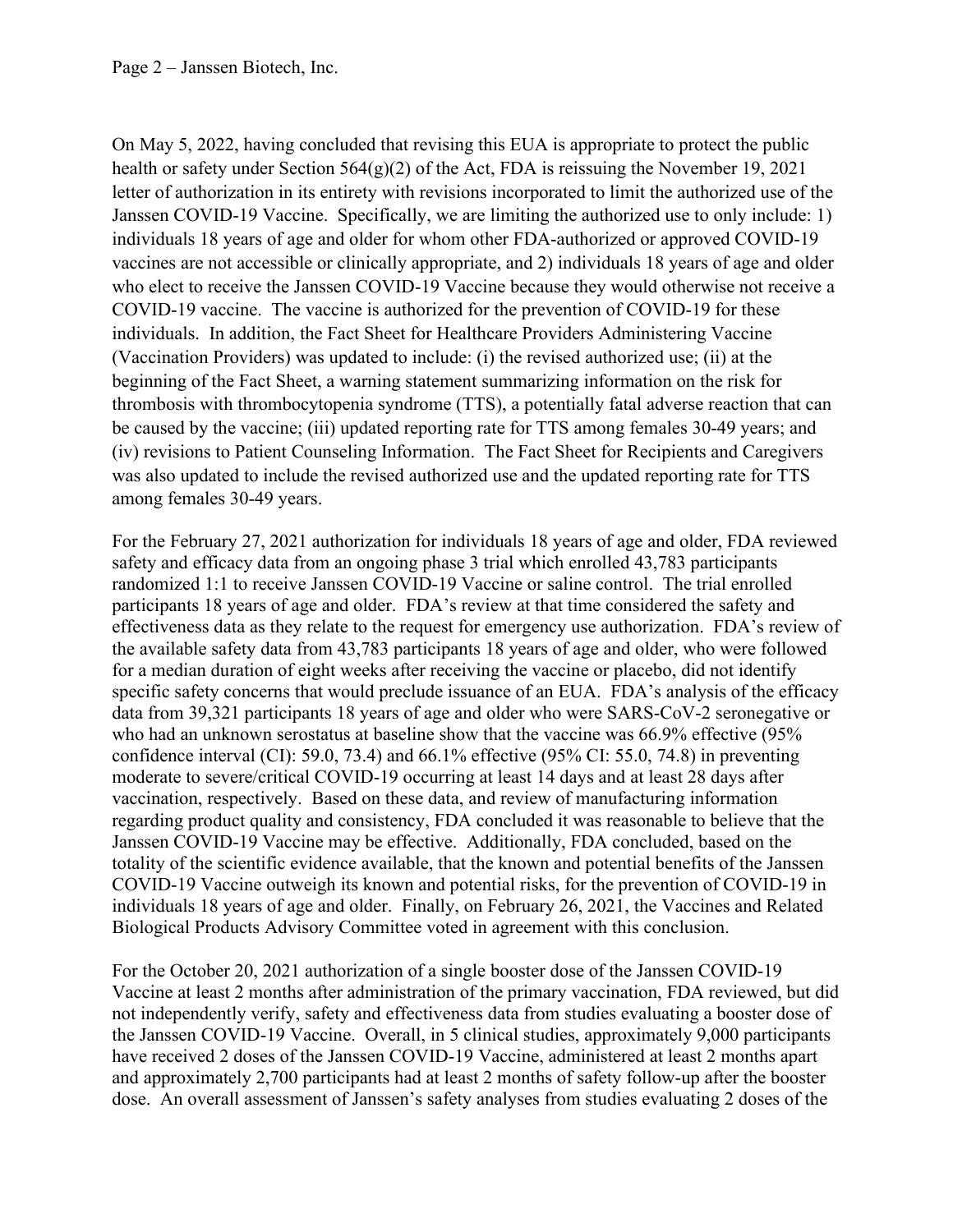Janssen COVID-19 Vaccine did not reveal new safety concerns following a booster dose, as compared with adverse reactions reported following the single-dose primary vaccination. In a Phase 2 study, individuals 18 through 55 years of age and 65 years and older received a booster dose of the Janssen COVID-19 Vaccine approximately 2 months after the primary vaccination. Immunogenicity was assessed by measuring neutralizing antibodies to SARS-CoV-2 Victoria/1/2020 strain using a qualified wild-type virus neutralization assay. Available immunogenicity data from 39 individuals showed that the booster dose elicited geometric mean increases in neutralizing antibody titers of approximately 8-fold above pre-primary vaccination baseline and approximately 2-fold above pre-booster baseline. Based on the totality of the scientific evidence available, including data from the above-referenced clinical trials, FDA concluded that a booster dose of the Janssen COVID-19 Vaccine may be effective, and that the known and potential benefits of a booster dose at least two months after the primary vaccination in individuals 18 years of age and older outweigh its known and potential risks. Finally, on October 15, 2021, the Vaccines and Related Biological Products Advisory Committee voted in agreement with this conclusion.

For the October 20, 2021 authorization of a booster dose of the Janssen COVID-19 Vaccine as a heterologous booster dose following completion of primary vaccination with another authorized or approved COVID-19 vaccine, FDA reviewed data from an ongoing Phase1/2 clinical trial in participants 19-85 years of age. In this trial, adults who had completed primary vaccination with a Moderna COVID-19 Vaccine 2-dose series (N=151), a Janssen COVID-19 Vaccine single dose  $(N=156)$ , or a Pfizer-BioNTech COVID-19 Vaccine 2-dose series  $(N=151)$  at least 12 weeks prior to enrollment and who reported no history of SARS-CoV-2 infection were randomized 1:1:1 to receive a booster dose of one of three vaccines: Moderna COVID-19 Vaccine, Janssen COVID-19 Vaccine, or Pfizer-BioNTech COVID-19 Vaccine. Adverse events were assessed through 28 days after the booster dose. An overall review of adverse reactions reported following the Janssen COVID-19 Vaccine heterologous booster dose did not identify any new safety concerns, as compared with adverse reactions reported following a Janssen COVID-19 Vaccine primary vaccination or homologous booster dose. Neutralizing antibody titers, as measured by a pseudovirus neutralization assay using a lentivirus expressing the SARS-CoV-2 Spike protein with D614G mutation, were assessed on Day 1 prior to administration of the booster dose and on Day 15 after the booster dose. A booster response to the Janssen COVID-19 Vaccine was demonstrated regardless of primary vaccination. Based on the totality of the scientific evidence available, including data from the above-referenced clinical trial, FDA concluded that a heterologous booster dose of the Janssen COVID-19 Vaccine may be effective, and that the known and potential benefits of a heterologous booster dose of the Janssen COVID-19 Vaccine following completion of primary vaccination with another authorized or approved COVID-19 vaccine outweigh the known and potential risks of the vaccine.

For the November 19, 2021 authorization, Janssen's analysis of IgG binding antibody titers elicited by a booster dose administered 6 months after primary vaccination (submitted previously in support of the October 20, 2021, authorization) further supports effectiveness of a Janssen COVID-19 Vaccine homologous booster dose when administered at an interval longer than 2 months after primary vaccination; thus, FDA has added a corresponding statement in the Fact Sheet for Healthcare Providers Administering Vaccine. Additionally, data previously reviewed to support the October 20, 2021 authorization of a heterologous booster dose, together with data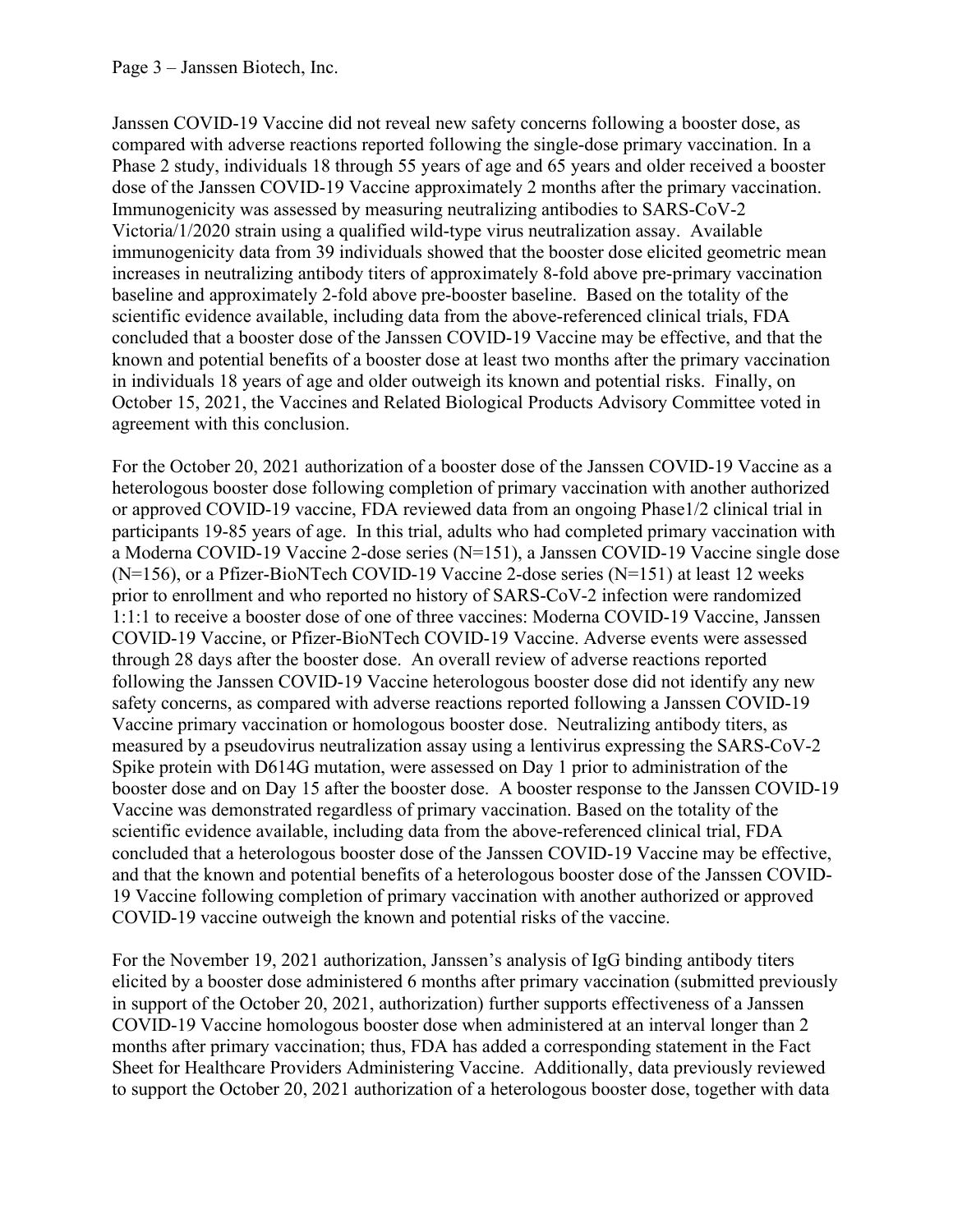and information to support the authorization of the EUA amendments to expand the eligible population for Pfizer-BioNTech and Moderna COVID-19 Vaccine homologous booster doses, support a revision to the Janssen COVID-19 Vaccine heterologous booster dose authorization to include all adults 18 years of age and older who completed primary vaccination with another authorized or approved COVID-19 vaccine. Based on the totality of the available scientific evidence, FDA concluded that a heterologous booster dose of the Janssen COVID-19 Vaccine may be effective, and that the known and potential benefits outweigh the known and potential risks for use of a heterologous booster dose of the Janssen COVID-19 Vaccine when administered to the eligible population, which now includes all individuals 18 years of age and older who have completed primary vaccination with this vaccine or with another authorized or approved COVID-19 vaccine, and where the dosing interval for the heterologous booster dose is the same as that authorized for a homologous booster dose of the vaccine used for primary vaccination.

For the May 5, 2022 revision limiting the authorized use to individuals 18 years of age and older for whom other FDA-authorized or approved COVID-19 vaccines are not accessible or clinically appropriate, and individuals 18 years of age and older who elect to receive the Janssen COVID-19 Vaccine because they would otherwise not receive a COVID-19 vaccine, FDA conducted an updated analysis of TTS cases following administration of the Janssen COVID-19 Vaccine that were reported to the Vaccine Adverse Event Reporting System (VAERS) through March 18, 2022. Compared to a previous analysis conducted in December 2021, this analysis found additional cases of TTS, including another fatality, for a total of 60 confirmed cases and nine fatalities. The updated analysis found reporting rates of 3.23 cases of TTS and 0.48 TTS deaths per million administered doses of the Janssen COVID-19 Vaccine. Based on the Agency's updated analysis, the reporting rate of TTS and TTS deaths following administration of the Janssen COVID-19 Vaccine are not appreciably lower than those based on the prior Agency analysis. Based on this updated analysis, FDA has determined that the risk for TTS materially affects the risk/benefit assessment upon which the EUA was based, such that the known and potential benefits of the Janssen COVID-19 Vaccine when used to prevent COVID-19 outweigh the known and potential risks in individuals 18 years of age and older for whom other FDAauthorized or approved COVID-19 vaccines are not accessible or clinically appropriate, or who elect to receive the Janssen COVID-19 Vaccine because they would otherwise not receive a COVID-19 vaccine.

Having concluded that the criteria for issuance of this authorization under Section 564(c) of the Act are met. I am authorizing the emergency use of the Janssen COVID-19 Vaccine for the prevention of COVID-19, as described in the Scope of Authorization section of this letter (Section II) and subject to the terms of this authorization.

# **I. Criteria for Issuance of Authorization**

I have concluded that the emergency use of the Janssen COVID‑19 Vaccine for the prevention of COVID-19 when administered as described in the Scope of Authorization (Section II) meets the criteria for issuance of an authorization under Section 564(c) of the Act, because: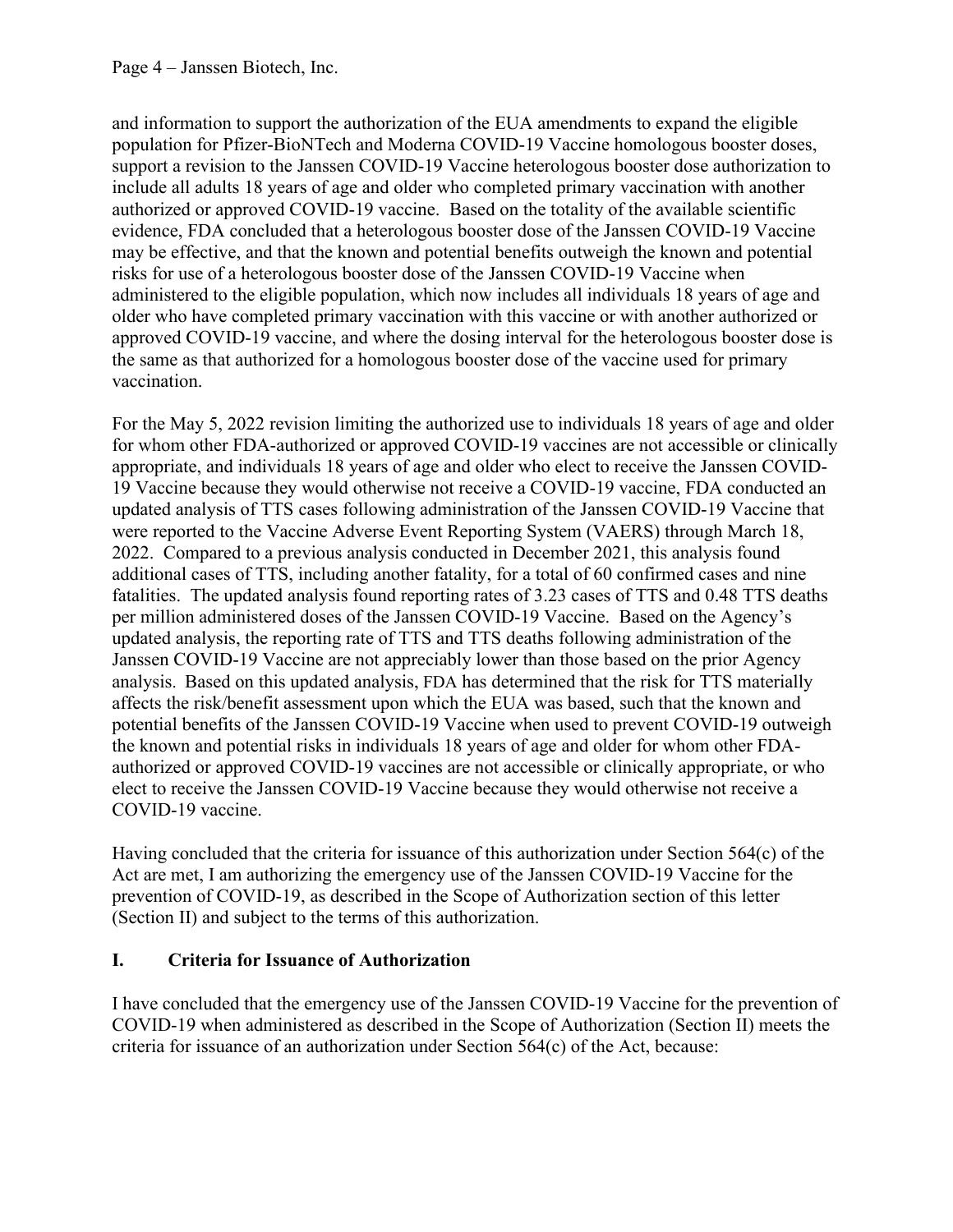- A. SARS-CoV-2 can cause a serious or life-threatening disease or condition, including severe respiratory illness, to humans infected by this virus;
- B. Based on the totality of scientific evidence available to FDA, it is reasonable to believe that the Janssen COVID‑19 Vaccine may be effective in preventing COVID-19, and that, when used under the conditions described in this authorization, the known and potential benefits of the Janssen COVID‑19 Vaccine when used to prevent COVID-19 outweigh its known and potential risks; and
- C. There is no adequate, approved, and available alternative<sup>[6](#page-4-0)</sup> to the emergency use of the Janssen COVID-19 Vaccine to prevent COVID-19.<sup>[7](#page-4-1)</sup>

## **II. Scope of Authorization**

I have concluded, pursuant to Section 564(d)(1) of the Act, that the scope of this authorization is limited as follows:

- Janssen Biotech, Inc. will supply the Janssen COVID-19 Vaccine, either directly or through authorized distributor(s)<sup>[8](#page-4-2)</sup> to emergency response stakeholders<sup>[9](#page-4-3)</sup> as directed by the U.S. government, including the Centers for Disease Control and Prevention (CDC) and/or other designee, for use consistent with the terms and conditions of this EUA;
- The Janssen COVID-19 Vaccine may be administered by a vaccination provider<sup>[10](#page-4-4)</sup> without an individual prescription for each vaccine recipient; and

<span id="page-4-2"></span><sup>8</sup> "Authorized Distributor(s)" are identified by Janssen Biotech, Inc. or, if applicable, by a U.S. government entity, such as the Centers for Disease Control and Prevention (CDC) and/or other designee, as an entity or entities allowed to distribute authorized Janssen COVID-19 Vaccine.

<span id="page-4-3"></span><sup>9</sup> For purposes of this letter, "emergency response stakeholder" refers to a public health agency and its delegates that have legal responsibility and authority for responding to an incident, based on political or geographical boundary lines (e.g., city, county, tribal, territorial, State, or Federal), or functional (e.g., law enforcement or public health range) or sphere of authority to administer, deliver, or distribute vaccine in an emergency situation. In some cases (e.g., depending on a state or local jurisdiction's COVID-19 vaccination response organization and plans), there might be overlapping roles and responsibilities among "emergency response stakeholders" and "vaccination providers" (e.g., if a local health department is administering COVID-19 vaccines; if a pharmacy is acting in an official capacity under the authority of the state health department to administer COVID-19 vaccines). In such cases, it is expected that the conditions of authorization that apply to emergency response stakeholders and vaccination providers will all be met.

<span id="page-4-4"></span> $10$  For purposes of this letter, "vaccination provider" refers to the facility, organization, or healthcare provider licensed or otherwise authorized by the emergency response stakeholder (e.g., non-physician healthcare professionals, such as nurses and pharmacists pursuant to state law under a standing order issued by the state health officer) to administer or provide vaccination services in accordance with the applicable emergency response stakeholder's official COVID-19 vaccination and emergency response plan(s) and who is enrolled in the CDC

<span id="page-4-0"></span><sup>6</sup> FDA continues to find that there is no adequate, approved, and available alternative to the Janssen COVID-19 Vaccine for the authorized population. Although Comirnaty (COVID-19 Vaccine, mRNA) and Spikevax (COVID-19 Vaccine, mRNA) are approved to prevent COVID-19 in individuals 16 years and 18 years of age and older, respectively, these may not be an adequate, approved, and available alternative for individuals for whom those vaccines are not accessible or clinically appropriate or who would not otherwise receive a COVID-19 vaccine.

<span id="page-4-1"></span><sup>&</sup>lt;sup>7</sup> No other criteria of issuance have been prescribed by regulation under Section 564(c)(4) of the Act.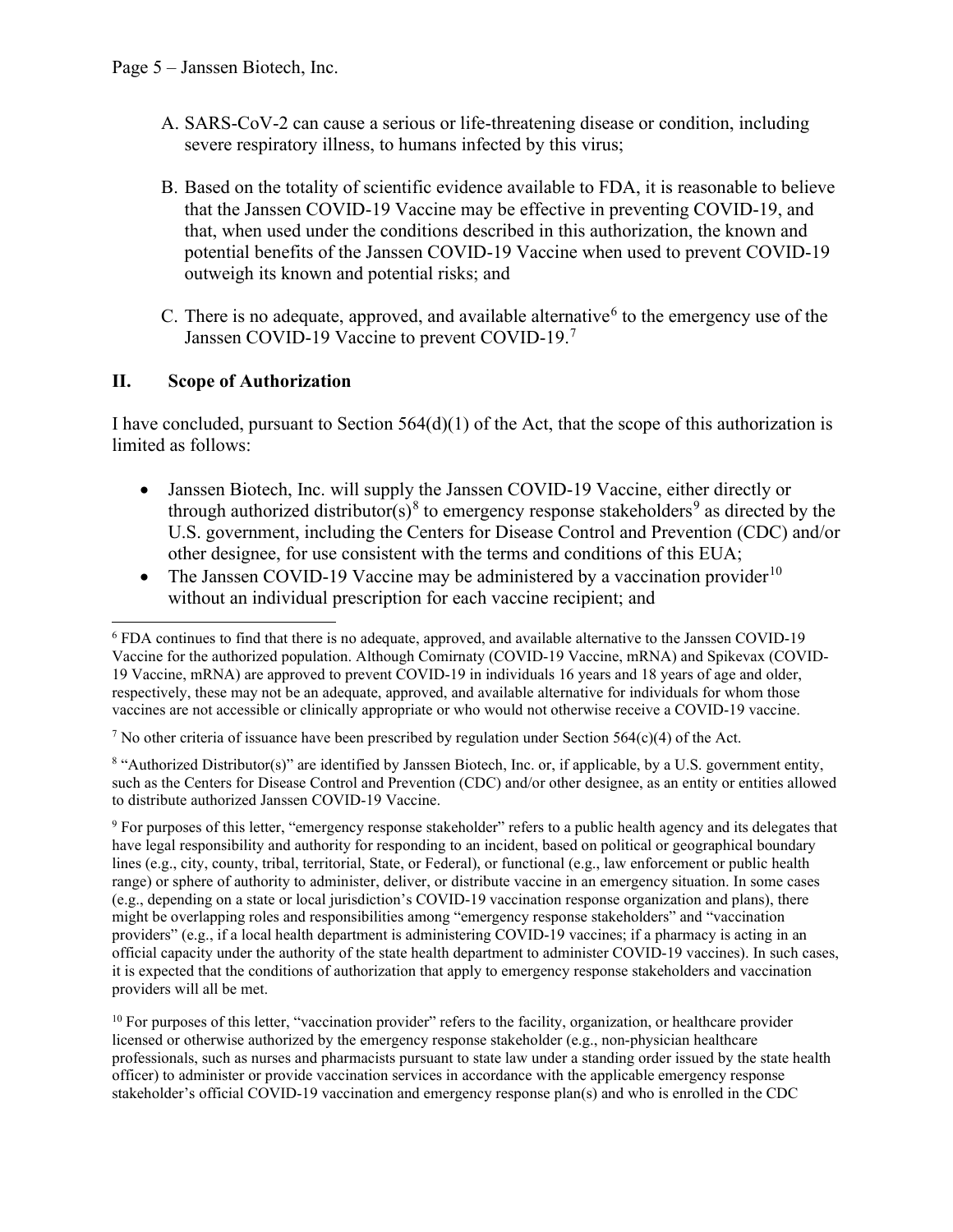- The Janssen COVID-19 Vaccine covered by this authorization will be administered by vaccination providers and used only to prevent COVID-19 in individuals 18 years of age and older for whom other FDA-authorized or approved COVID-19 vaccines are not accessible or clinically appropriate, and individuals 18 years of age and older who elect to receive the Janssen COVID-19 Vaccine because they would otherwise not receive a COVID-19 vaccine, and to provide:
	- o a single dose primary vaccination;
	- o a single booster dose at least 2 months after the primary vaccination; and
	- o a single booster dose as a heterologous booster dose following completion of primary vaccination with another authorized or approved COVID-19, where the dosing interval for the heterologous booster dose is the same as that authorized for a booster dose of the vaccine used for primary vaccination.

# **Product Description**

The Janssen COVID-19 Vaccine is supplied as a suspension in multi-dose vials. The Janssen COVID-19 Vaccine does not contain a preservative.

Each 0.5 mL dose of the Janssen COVID-19 Vaccine is formulated to contain  $5x10^{10}$  virus particles of the Ad26 vector encoding the S glycoprotein of SARS-CoV-2. Each dose of the Janssen COVID-19 Vaccine also includes the following inactive ingredients 2.19 mg sodium chloride, 0.14 mg citric acid monohydrate, 2.02 mg trisodium citrate dihydrate, 0.16 mg polysorbate-80, 25.5 mg 2-hydroxypropyl-Β-cyclodextrin, 2.04 mg ethanol. Each dose may also contain residual amounts of host cell proteins (≤0.15 mcg) and/or host cell DNA (≤3 ng).

The manufacture of the authorized Janssen COVID-19 Vaccine is limited to those facilities identified and agreed upon in Janssen's request for authorization.

The Janssen COVID-19 Vaccine vial label and carton labels are clearly marked for "Emergency Use Authorization." The Janssen COVID-19 Vaccine is authorized to be distributed, stored, further redistributed, and administered by emergency response stakeholders when packaged in the authorized manufacturer packaging (i.e., vials and cartons), despite the fact that the vial and carton labels may not contain information that otherwise would be required under the FD&C Act.

The Janssen COVID-19 Vaccine is authorized for emergency use with the following productspecific information required to be made available to vaccination providers and recipients, respectively (referred to as "authorized labeling"):

COVID-19 Vaccination Program. If the vaccine is exported from the United States, a "vaccination provider" is a provider that is authorized to administer this vaccine in accordance with the laws of the country in which it is administered. For purposes of this letter, "healthcare provider" also refers to a person authorized by the U.S. Department of Health and Human Services (e.g., under the PREP Act Declaration for Medical Countermeasures against COVID-19) to administer FDA-authorized COVID-19 vaccine (e.g., qualified pharmacy technicians and State-authorized pharmacy interns acting under the supervision of a qualified pharmacist). See, e.g., HHS. *Fourth Amendment to the Declaration Under the Public Readiness and Emergency Preparedness Act for Medical Countermeasures Against COVID-19 and Republication of the Declaration*. 85 FR 79190 (December 9, 2020).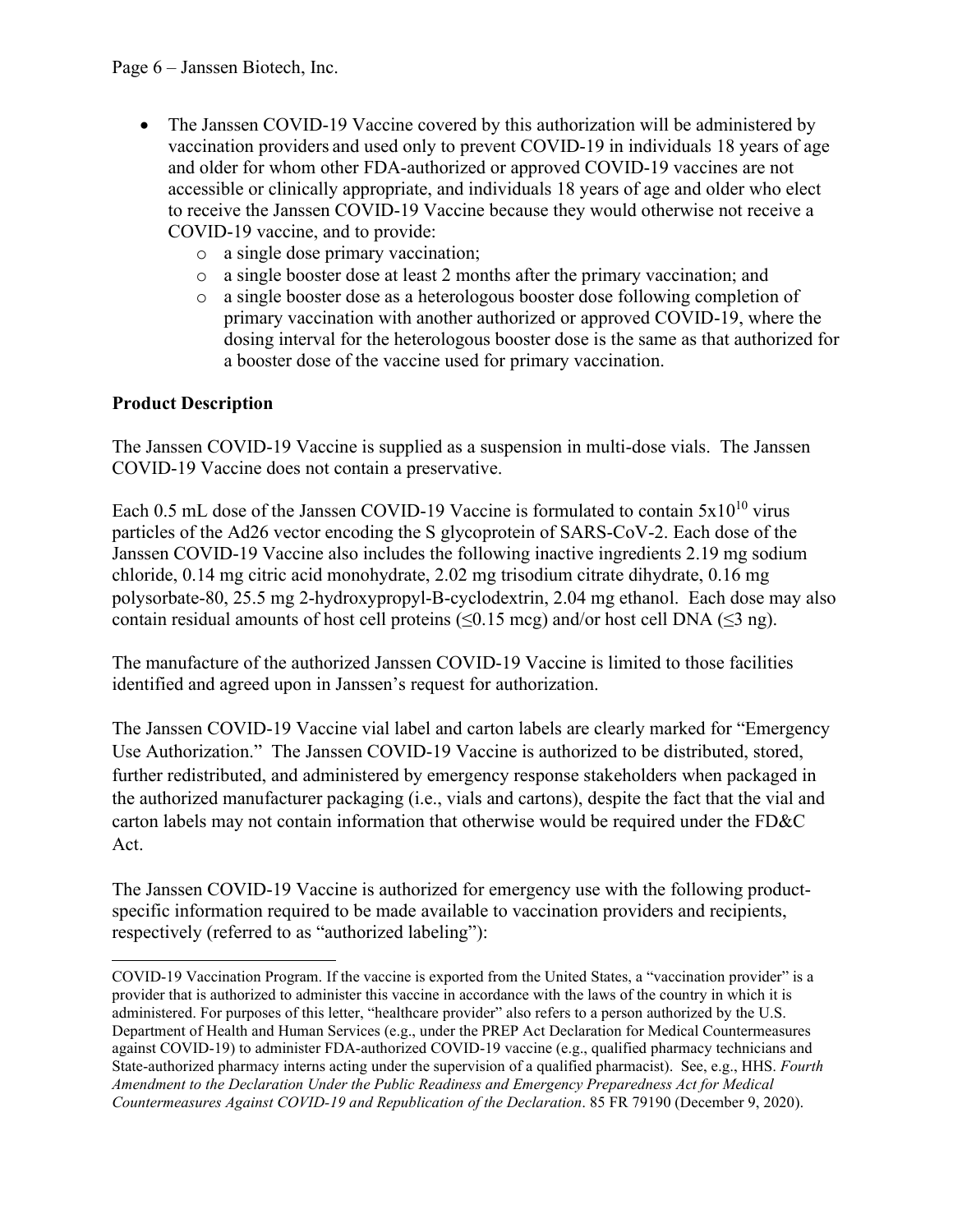- Fact Sheet for Healthcare Providers Administering Vaccine (Vaccination Providers): Emergency Use Authorization (EUA) of the Janssen COVID-19 Vaccine to Prevent Coronavirus Disease 2019 (COVID-19)
- Fact Sheet for Recipients and Caregivers: Emergency Use Authorization (EUA) of the Janssen COVID-19 Vaccine to Prevent Coronavirus Disease 2019 (COVID-19)

I have concluded, pursuant to Section  $564(d)(2)$  of the Act, that it is reasonable to believe that the known and potential benefits of the Janssen COVID-19 Vaccine, when used to prevent COVID-19 and used in accordance with this Scope of Authorization (Section II), outweigh its known and potential risks.

I have concluded, pursuant to Section  $564(d)(3)$  of the Act, based on the totality of scientific evidence available to FDA, that it is reasonable to believe that the Janssen COVID-19 Vaccine may be effective in preventing COVID-19 when used in accordance with this Scope of Authorization (Section II), pursuant to Section  $564(c)(2)(A)$  of the Act.

Having reviewed the scientific information available to FDA, including the information supporting the conclusions described in Section I above, I have concluded that the Janssen COVID‑19 Vaccine (as described in this Scope of Authorization (Section II)) meets the criteria set forth in Section 564(c) of the Act concerning safety and potential effectiveness.

The emergency use of the Janssen COVID-19 Vaccine under this EUA must be consistent with, and may not exceed, the terms of the Authorization, including the Scope of Authorization (Section II) and the Conditions of Authorization (Section III). Subject to the terms of this EUA and under the circumstances set forth in the Secretary of HHS's determination under Section 564(b)(1)(C) described above and the Secretary of HHS's corresponding declaration under Section 564(b)(1), the Janssen COVID-19 Vaccine is authorized to prevent COVID-19 in individuals 18 years of age and older for whom other FDA-authorized or approved COVID-19 vaccines are not accessible or clinically appropriate, and who elect to receive the Janssen COVID-19 Vaccine because they would otherwise not receive a COVID-19 vaccine as described in the Scope of Authorization (Section II) under this EUA, despite the fact that it does not meet certain requirements otherwise required by applicable federal law.

# **III. Conditions of Authorization**

Pursuant to Section 564 of the Act, I am establishing the following conditions on this authorization:

# Janssen Biotech, Inc. and Authorized Distributor(s)

A. Janssen Biotech, Inc. and authorized distributor(s) will ensure that the authorized Janssen COVID-19 Vaccine is distributed, as directed by the U.S. government, including CDC and/or other designee, and the authorized labeling (i.e., Fact Sheets) will be made available to vaccination providers, recipients, and caregivers consistent with the terms of this letter.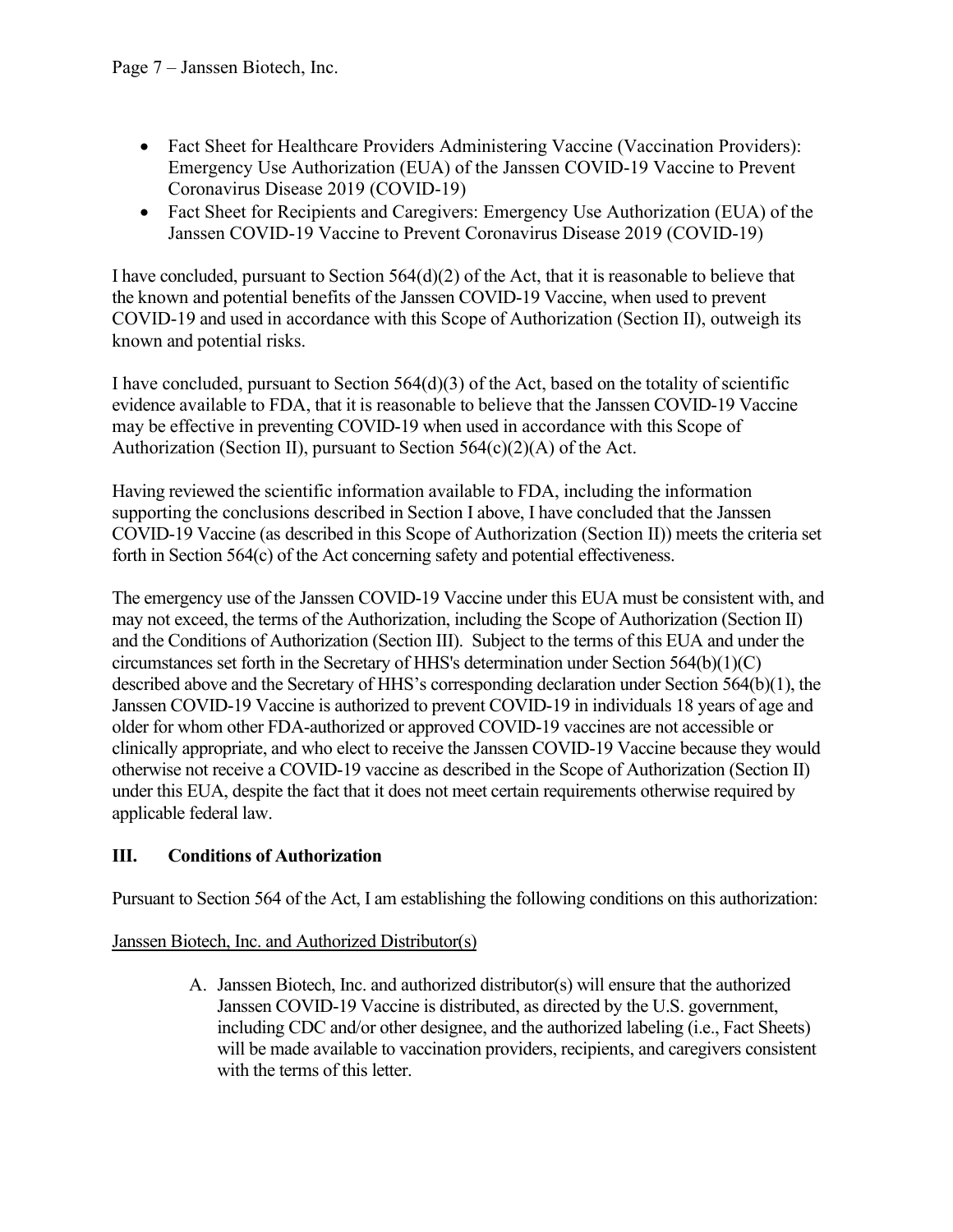- B. Janssen Biotech, Inc. and authorized distributor(s) will ensure that appropriate storage and cold chain is maintained until delivered to emergency response stakeholders' receipt sites.
- C. Janssen Biotech, Inc. will ensure that the terms of this EUA are made available to all relevant stakeholders (e.g., emergency response stakeholders, authorized distributors, and vaccination providers) involved in distributing or receiving the authorized Janssen COVID-19 Vaccine. Janssen Biotech, Inc. will provide to all relevant stakeholders a copy of this letter of authorization and communicate any subsequent amendments that might be made to this letter of authorization and its authorized labeling.
- D. Janssen Biotech, Inc. may develop and disseminate instructional and educational materials (e.g., video regarding vaccine handling, storage/cold-chain management, preparation, disposal) that are consistent with the authorized emergency use of the vaccine as described in the letter of authorization and authorized labeling, without FDA's review and concurrence, when necessary to meet public health needs during an emergency. Any instructional and educational materials that are inconsistent with the authorized labeling are prohibited.
- E. Janssen Biotech, Inc. may request changes to this authorization, including to the authorized Fact Sheets for the Janssen COVID-19 Vaccine. Any request for changes to this EUA must be submitted to the Office of Vaccines Research and Review (OVRR)/Center for Biologics Evaluation and Research (CBER). Such changes require appropriate authorization prior to implementation.<sup>[11](#page-7-0)</sup>
- F. Janssen Biotech, Inc. will report to VAERS:
	- Serious adverse events (irrespective of attribution to vaccination);
	- Cases of Multisystem Inflammatory Syndrome in adults; and
	- Cases of COVID-19 that result in hospitalization or death, that are reported to Janssen Biotech, Inc.

These reports should be submitted to VAERS as soon as possible but no later than 15 calendar days from initial receipt of the information by Janssen Biotech, Inc.

G. Janssen Biotech, Inc. must submit to Investigational New Drug application (IND) number 22657 periodic safety reports at monthly intervals in accordance with a due date agreed upon with the Office of Biostatistics and Pharmacovigilance

<span id="page-7-0"></span> $11$  The following types of revisions may be authorized without reissuing this letter: (1) changes to the authorized labeling; (2) non-substantive editorial corrections to this letter; (3) new types of authorized labeling, including new fact sheets; (4) new carton/container labels; (5) expiration dating extensions; (6) changes to manufacturing processes, including tests or other authorized components of manufacturing; (7) new conditions of authorization to require data collection or study. All changes to the authorization require review and concurrence from OVRR. For changes to the authorization, including the authorized labeling, of the type listed in (3), (6), or (7), review and concurrence is also required from the Preparedness and Response Team (PREP)/Office of the Center Director (OD)/CBER and the Office of Counterterrorism and Emerging Threats/Office of the Chief Scientist.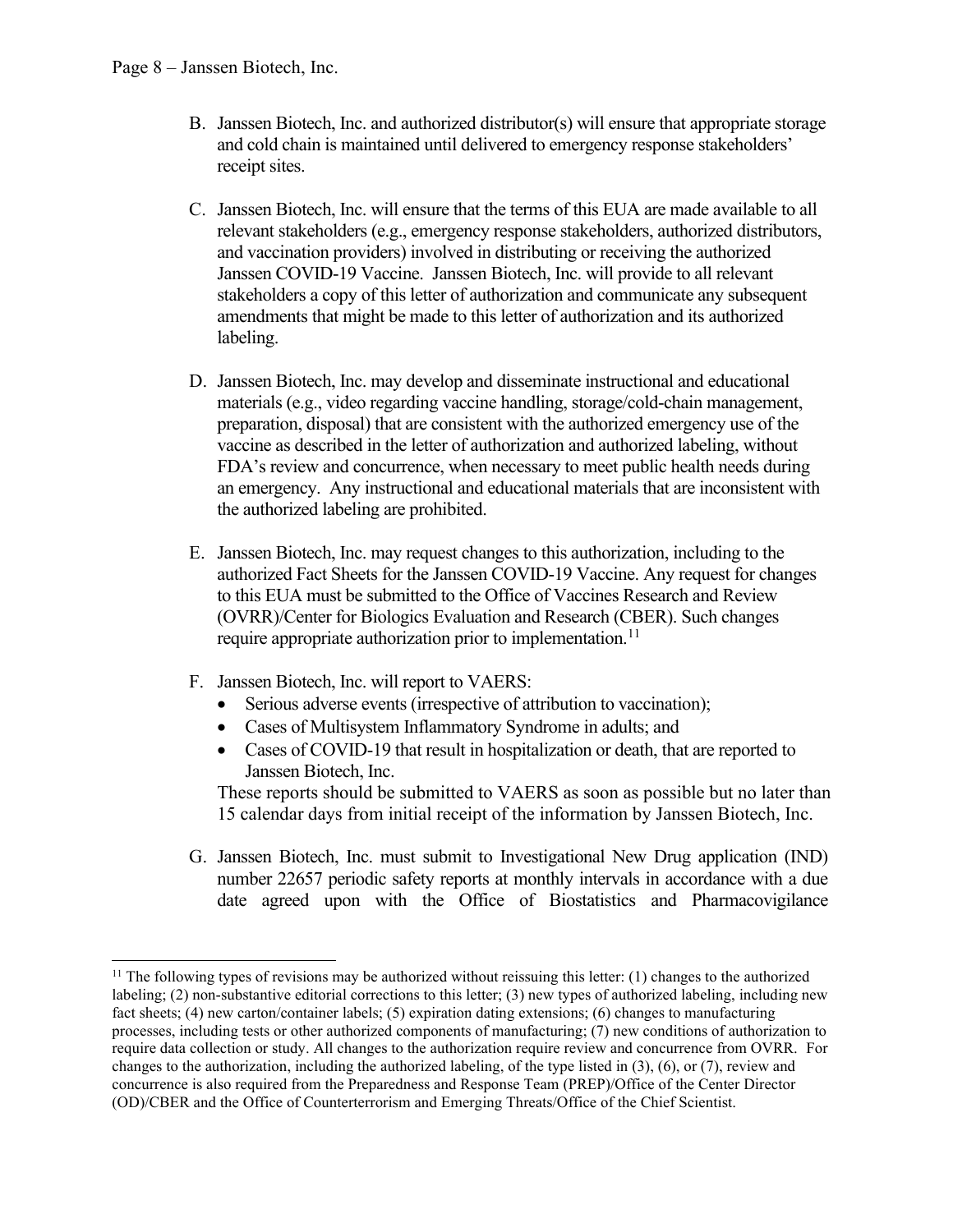(OBPV)/CBER, beginning after the first full calendar month after authorization. Each periodic safety report is required to contain descriptive information which includes:

- A narrative summary and analysis of adverse events submitted during the reporting interval, including interval and cumulative counts by age groups, special populations (e.g., pregnant women), and adverse events of special interest;
- A narrative summary and analysis of vaccine administration errors, whether or not associated with an adverse event, that were identified since the last reporting interval;
- Newly identified safety concerns in the interval; and
- Actions taken since the last report because of adverse experiences (for example, changes made to Healthcare Providers Administering Vaccine (Vaccination Providers) Fact Sheet, changes made to studies or studies initiated).
- H. No changes will be implemented to the description of the product, manufacturing process, facilities, or equipment without notification to and concurrence by FDA.
- I. All manufacturing facilities will comply with Current Good Manufacturing Practice requirements.
- J. Janssen Biotech, Inc. will submit to the EUA file Certificates of Analysis (CoA) for each drug product lot at least 48 hours prior to vaccine distribution. The CoA will include the established specifications and specific results for each quality control test performed on the final drug product lot.
- K. Janssen Biotech, Inc. will submit to the EUA file quarterly manufacturing reports that include a listing of all Drug Substance and Drug Product lots produced after issuance of this authorization. This report must include lot number, manufacturing site, date of manufacture, and lot disposition, including those lots that were quarantined for investigation or those lots that were rejected. Information on the reasons for lot quarantine or rejection must be included in the report. The first report is due June 1, 2021.
- L. Janssen Biotech, Inc. and authorized distributor(s) will maintain records regarding release of Janssen COVID-19 Vaccine for distribution (i.e., lot numbers, quantity, release date).
- M. Janssen Biotech, Inc. and authorized distributor(s) will make available to FDA upon request any records maintained in connection with this EUA.
- N. Janssen Biotech, Inc. will conduct post-authorization observational studies to evaluate the association between Janssen COVID-19 Vaccine and a pre-specified list of adverse events of special interest, including thrombosis with thrombocytopenia syndrome (TTS), Guillain-Barré syndrome, immune thrombocytopenia (ITP), along with deaths and hospitalizations, and severe COVID-19. The study population should include individuals administered the authorized Janssen COVID-19 Vaccine under this EUA in the general U.S. population (18 years of age and older), individuals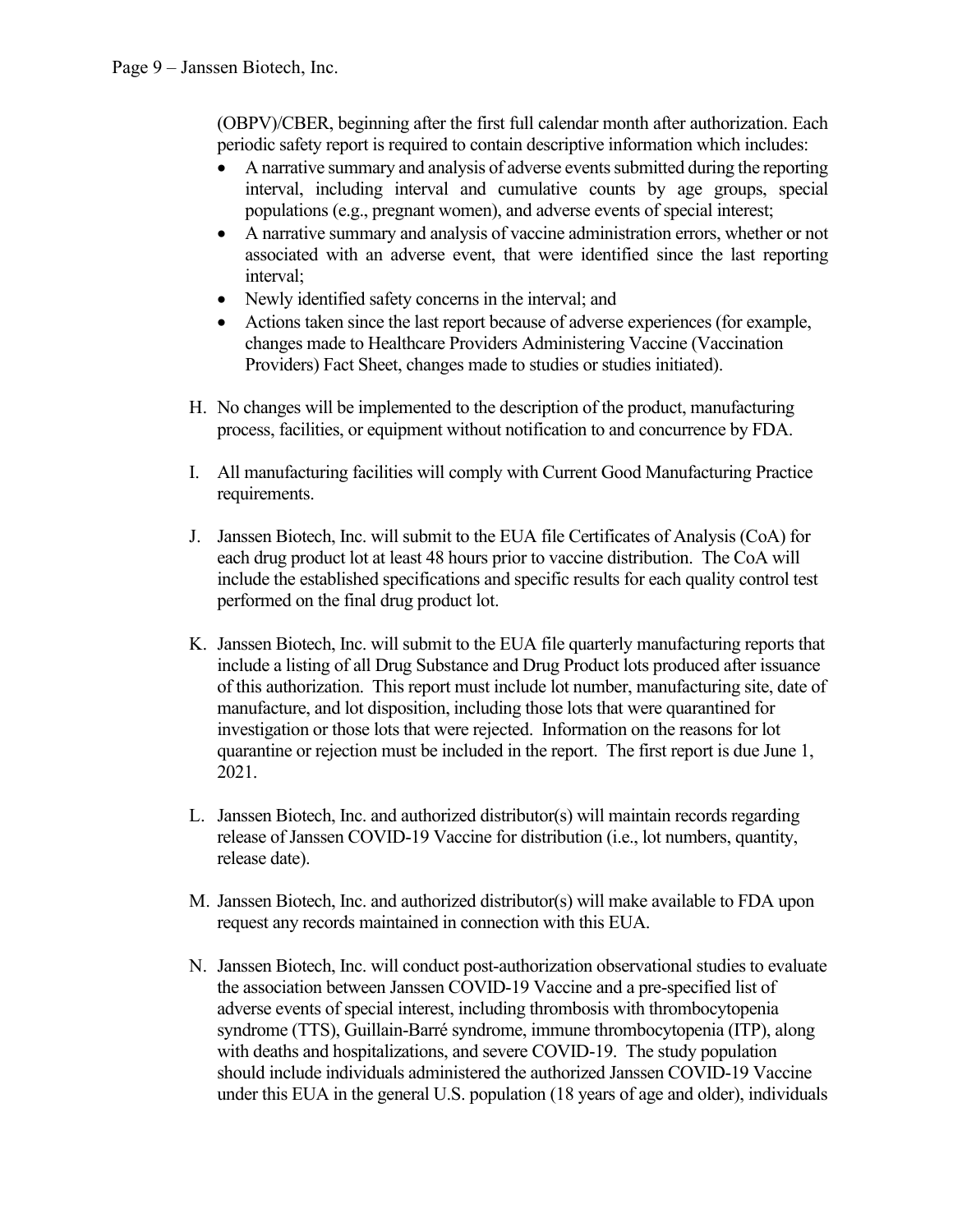who receive a booster dose, populations of interest such as healthcare workers, pregnant women, immunocompromised individuals, subpopulations with specific comorbidities. The studies should be conducted in large scale databases with an active comparator. Janssen Biotech, Inc. will provide protocols and status update reports to the IND 22657 with agreed-upon study designs and milestone dates.

#### Emergency Response Stakeholders

- O. Emergency response stakeholders will identify vaccination sites to receive authorized Janssen COVID-19 Vaccine and ensure its distribution and administration, consistent with the terms of this letter and CDC's COVID-19 Vaccination Program.
- P. Emergency response stakeholders will ensure that vaccination providers within their jurisdictions are aware of this letter of authorization, and the terms herein and any subsequent amendments that might be made to the letter of authorization, instruct them about the means through which they are to obtain and administer the vaccine under the EUA, and ensure that the authorized labeling [i.e., Fact Sheet for Healthcare Providers Administering Vaccine (Vaccination Providers) and Fact Sheet for Recipients and Caregivers] is made available to vaccination providers through appropriate means (e.g., e-mail, website).
- Q. Emergency response stakeholders receiving authorized Janssen COVID‑19 Vaccine will ensure that appropriate storage and cold chain is maintained.

## Vaccination Providers

- R. Vaccination providers will administer the vaccine in accordance with the authorization and will participate and comply with the terms and training required by CDC's COVID-19 Vaccination Program.
- S. Vaccination providers will provide the Fact Sheet for Recipients and Caregivers to each individual receiving vaccination.
- T. Vaccination providers administering the Janssen COVID‑19 Vaccine must report the following information associated with the administration of the Janssen COVID-19 Vaccine of which they become aware to VAERS in accordance with the Fact Sheet for Healthcare Providers Administering Vaccine (Vaccination Providers):
	- Vaccine administration errors whether or not associated with an adverse event
	- Serious adverse events (irrespective of attribution to vaccination)
	- Cases of Multisystem Inflammatory Syndrome in adults
	- Cases of COVID-19 that result in hospitalization or death

Complete and submit reports to VAERS online at

https://vaers.hhs.gov/reportevent.html. The VAERS reports should include the words "Janssen COVID-19 Vaccine EUA" in the description section of the report. More information is available at vaers.hhs.gov or by calling 1-800-822-7967. To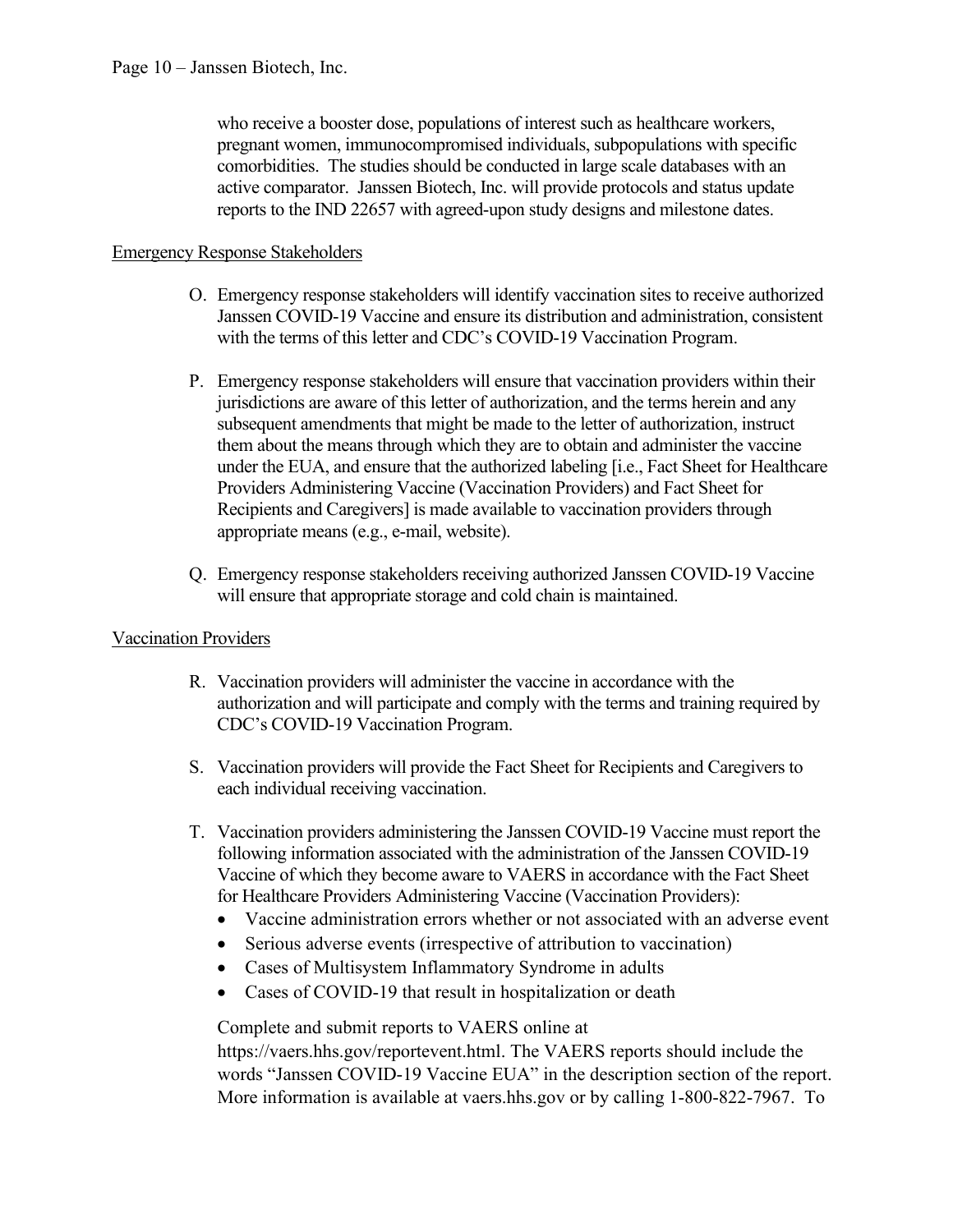the extent feasible, report to Janssen Biotech, Inc. by contacting 1-800-565-4008 or by providing a copy of the VAERS form to Janssen Biotech, Inc.; Fax: 215-293- 9955, or by email JNJvaccineAE@its.jnj.com.

- U. Vaccination providers will conduct any follow-up requested by the U.S. government, including CDC, FDA, or other designee, regarding adverse events to the extent feasible given the emergency circumstances.
- V. Vaccination providers will monitor and comply with CDC and/or emergency response stakeholder vaccine management requirements (e.g., requirements concerning obtaining, tracking, and handling vaccine) and with requirements concerning reporting of vaccine administration data to CDC.
- W. Vaccination providers will ensure that any records associated with this EUA are maintained until notified by FDA. Such records will be made available to CDC, and FDA for inspection upon request.

## Conditions Related to Printed Matter, Advertising, and Promotion

- X. All descriptive printed matter, advertising, and promotional material, relating to the use of the Janssen COVID‑19 Vaccine shall be consistent with the authorized labeling, as well as the terms set forth in this EUA, and meet the requirements set forth in Section 502(a) and (n) of the FD&C Act and FDA implementing regulations
- Y. All descriptive printed matter, advertising, and promotional material relating to the use of the Janssen COVID-19 Vaccine clearly and conspicuously shall state that:
	- This product has not been approved or licensed by FDA, but has been authorized for emergency use by FDA, under an EUA to prevent Coronavirus Disease 2019 (COVID-19) for use in individuals 18 years of age and older for whom other FDA-authorized or approved COVID-19 vaccines are not accessible or clinically appropriate, and who elect to receive the Janssen COVID-19 Vaccine because they would otherwise not receive a COVID-19 vaccine; and
	- The emergency use of this product is only authorized for the duration of the declaration that circumstances exist justifying the authorization of emergency use of the medical product under Section 564(b)(1) of the FD&C Act unless the declaration is terminated or authorization revoked sooner.

## Condition Related to Export

Z. If the product is exported from the United States, conditions C, D, and O through Y do not apply, but export is permitted only if 1) the regulatory authorities of the country in which the vaccine will be used are fully informed that this vaccine is subject to an EUA and is not approved or licensed by FDA and 2) the intended use of the vaccine will comply in all respects with the laws of the country in which the